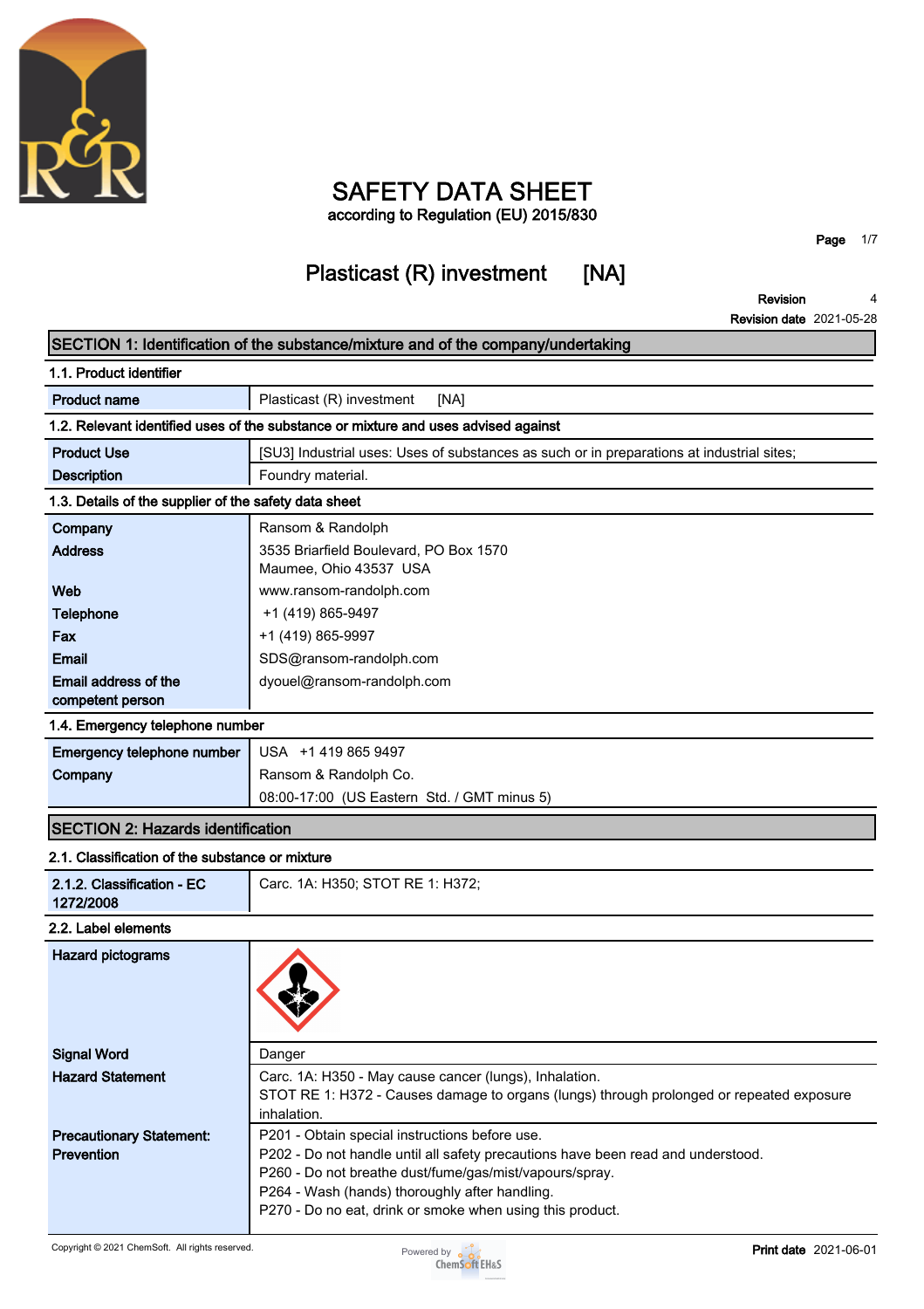| 2.2. Label elements                                |                                                                                                                                                            |
|----------------------------------------------------|------------------------------------------------------------------------------------------------------------------------------------------------------------|
|                                                    | P280 - Wear protective gloves/protective clothing/eye protection/face protection.<br>P285 - In case of inadequate ventilation wear respiratory protection. |
| <b>Precautionary Statement:</b><br>Response        | P308+P313 - IF exposed or concerned: Get medical advice/attention.<br>P314 - Get medical advice/attention if you feel unwell.                              |
| <b>Precautionary Statement:</b><br><b>Storage</b>  | P405 - Store locked up.                                                                                                                                    |
| <b>Precautionary Statement:</b><br><b>Disposal</b> | P501 - Dispose of contents/container to local and national regulations                                                                                     |
| 2.3. Other hazards                                 |                                                                                                                                                            |
| Other hazards                                      | Product contains crystalline silica.                                                                                                                       |
| <b>Further information</b>                         |                                                                                                                                                            |
|                                                    | Not applicable. PBT and vPvB assessment.                                                                                                                   |

### **SECTION 3: Composition/information on ingredients**

#### **3.2. Mixtures**

### **EC 1272/2008**

| <b>Chemical Name</b>                       | Index No. | CAS No.    | EC No.    | <b>REACH Registration</b><br><b>Number</b> | Conc.<br>$(\%w/w)$ | Classification                               |
|--------------------------------------------|-----------|------------|-----------|--------------------------------------------|--------------------|----------------------------------------------|
| silica (cristobalite conc. $\ge$ /= 1.0 %) |           | 14464-46-1 | 238-455-4 |                                            |                    | 50 - 60% Carc. 1A: H350; STOT RE 1:<br>H372: |
| Calcium sulfate (Plaster of Paris)         |           | 26499-65-0 |           |                                            | 20 - 30%           |                                              |
| quartz (conc. $>1.0\%$ )                   |           | 14808-60-7 | 238-878-4 |                                            |                    | 1 - 10% Carc. 1A: H350; STOT RE 1:<br>H372;  |

### **Further information**

**Full text for all Risk Phrases mentioned in this section are displayed in Section 16.**

### **SECTION 4: First aid measures 4.1. Description of first aid measures Inhalation Move the exposed person to fresh air. Eye contact Rinse immediately with plenty of water for 15 minutes holding the eyelids open. Skin contact Wash with soap and water. Ingestion Drink 1 to 2 glasses of water. DO NOT INDUCE VOMITING. 4.2. Most important symptoms and effects, both acute and delayed Inhalation May cause irritation to respiratory system. Eye contact May cause irritation to eyes. Skin contact May cause irritation to skin. Ingestion May cause irritation to mucous membranes. 4.3. Indication of any immediate medical attention and special treatment needed Inhalation Seek medical attention if irritation or symptoms persist. Eye contact Seek medical attention if irritation or symptoms persist. Skin contact Skin contact Seek medical attention if irritation or symptoms persist. Ingestion Seek medical attention if irritation or symptoms persist. SECTION 5: Firefighting measures**

#### **5.1. Extinguishing media**

**Use extinguishing media appropriate to the surrounding fire conditions.**

### **5.2. Special hazards arising from the substance or mixture**

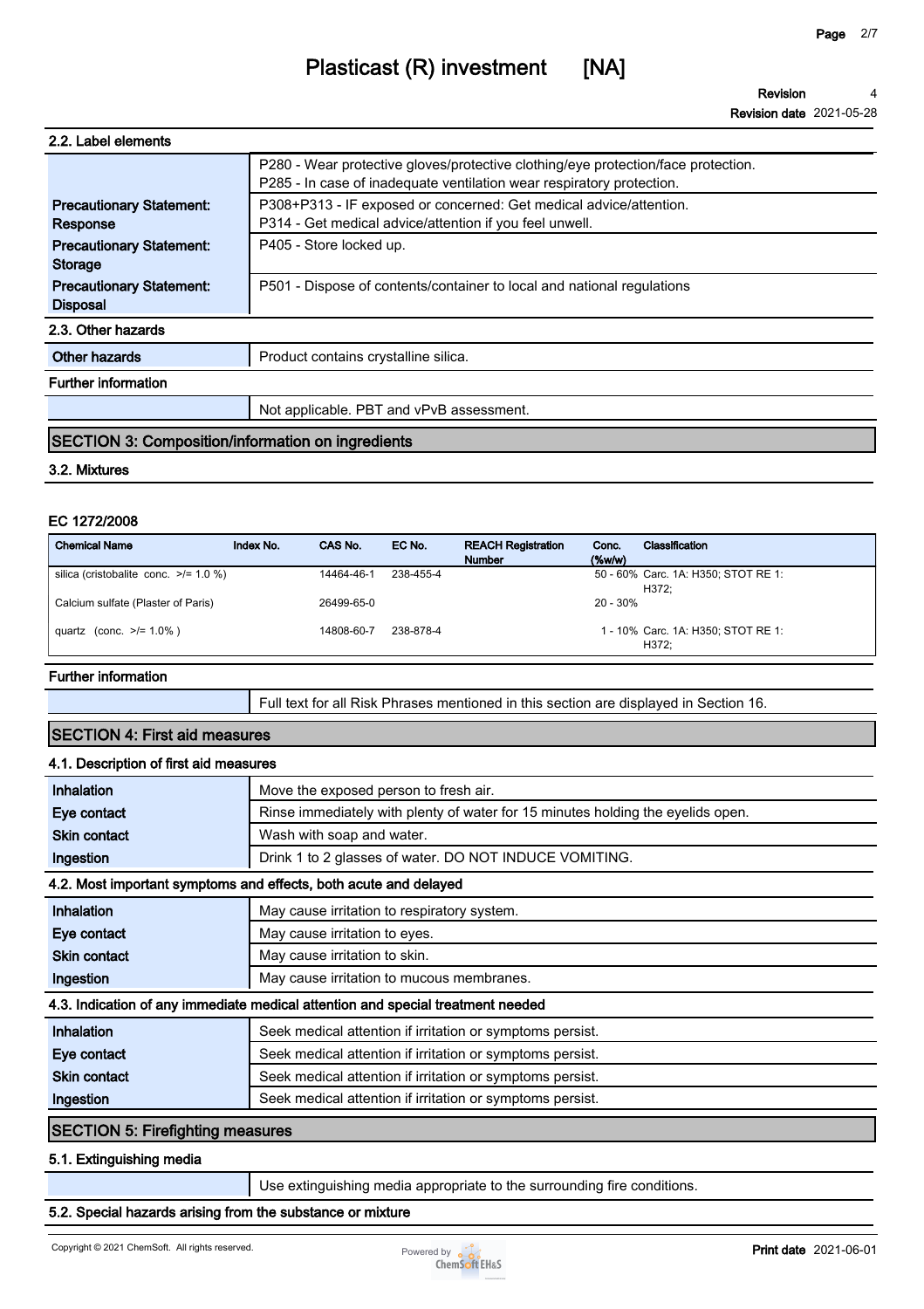# **Plasticast (R) investment [NA]**

**Revision 4**

**Revision date 2021-05-28**

| 5.2. Special hazards arising from the substance or mixture        |                                                                                                                                                          |
|-------------------------------------------------------------------|----------------------------------------------------------------------------------------------------------------------------------------------------------|
|                                                                   | Burning produces irritating, toxic and obnoxious fumes.                                                                                                  |
| 5.3. Advice for firefighters                                      |                                                                                                                                                          |
|                                                                   | Self-contained breathing apparatus. Wear suitable protective clothing.                                                                                   |
| <b>SECTION 6: Accidental release measures</b>                     |                                                                                                                                                          |
|                                                                   | 6.1. Personal precautions, protective equipment and emergency procedures                                                                                 |
|                                                                   | Avoid raising dust. Wear suitable respiratory equipment when necessary.                                                                                  |
| 6.2. Environmental precautions                                    |                                                                                                                                                          |
|                                                                   | No environmental requirements.                                                                                                                           |
| 6.3. Methods and material for containment and cleaning up         |                                                                                                                                                          |
|                                                                   | Avoid raising dust. Clean the area using a vacuum cleaner. Transfer to suitable, labelled<br>containers for disposal.                                    |
| 6.4. Reference to other sections                                  |                                                                                                                                                          |
|                                                                   | See section [2, 8 & 13] for further information.                                                                                                         |
| <b>SECTION 7: Handling and storage</b>                            |                                                                                                                                                          |
| 7.1. Precautions for safe handling                                |                                                                                                                                                          |
|                                                                   | Avoid raising dust. Ensure adequate ventilation of the working area. In case of insufficient<br>ventilation, wear suitable respiratory equipment.        |
|                                                                   | Do not eat, drink or smoke in areas where this product is used or stored. Wash hands after<br>handling the product.                                      |
| 7.2. Conditions for safe storage, including any incompatibilities |                                                                                                                                                          |
|                                                                   | Keep containers tightly closed.                                                                                                                          |
| 7.3. Specific end use(s)                                          |                                                                                                                                                          |
|                                                                   | Foundry material.                                                                                                                                        |
| <b>SECTION 8: Exposure controls/personal protection</b>           |                                                                                                                                                          |
| 8.1. Control parameters                                           |                                                                                                                                                          |
|                                                                   |                                                                                                                                                          |
|                                                                   | exposure limits - Crystalline Silica, Cristobalite -<br>0.025 mg/m3 TWA ACGIH TLV (respirable<br>fraction); 50 ug/m3 8-hr TWA PEL (respirable fraction). |

**8.1.1. Exposure Limit Values**

| Calcium sulfate (Plaster of Paris) | WEL 8-hr limit ppm: -         | WEL 8-hr limit mg/m3: -      |
|------------------------------------|-------------------------------|------------------------------|
|                                    | WEL 15 min limit ppm: -       | WEL 15 min limit mg/m3: -    |
|                                    | WEL 8-hr limit mg/m3 total 10 | WEL 15 min limit mg/m3 total |
|                                    | inhalable dust:               | inhalable dust:              |
|                                    | WEL 8-hr limit mg/m3 total 4  | WEL 15 min limit mg/m3 total |
|                                    | respirable dust:              | respirable dust:             |

**fraction); 50 ug/m3 8 hr -TWA PEL (respirable fraction).**

**exposure limits - Crystalline Silica, quartz - 0.025 mg/m3 TWA ACGIH TLV (respirable** 

### **8.2. Exposure controls**

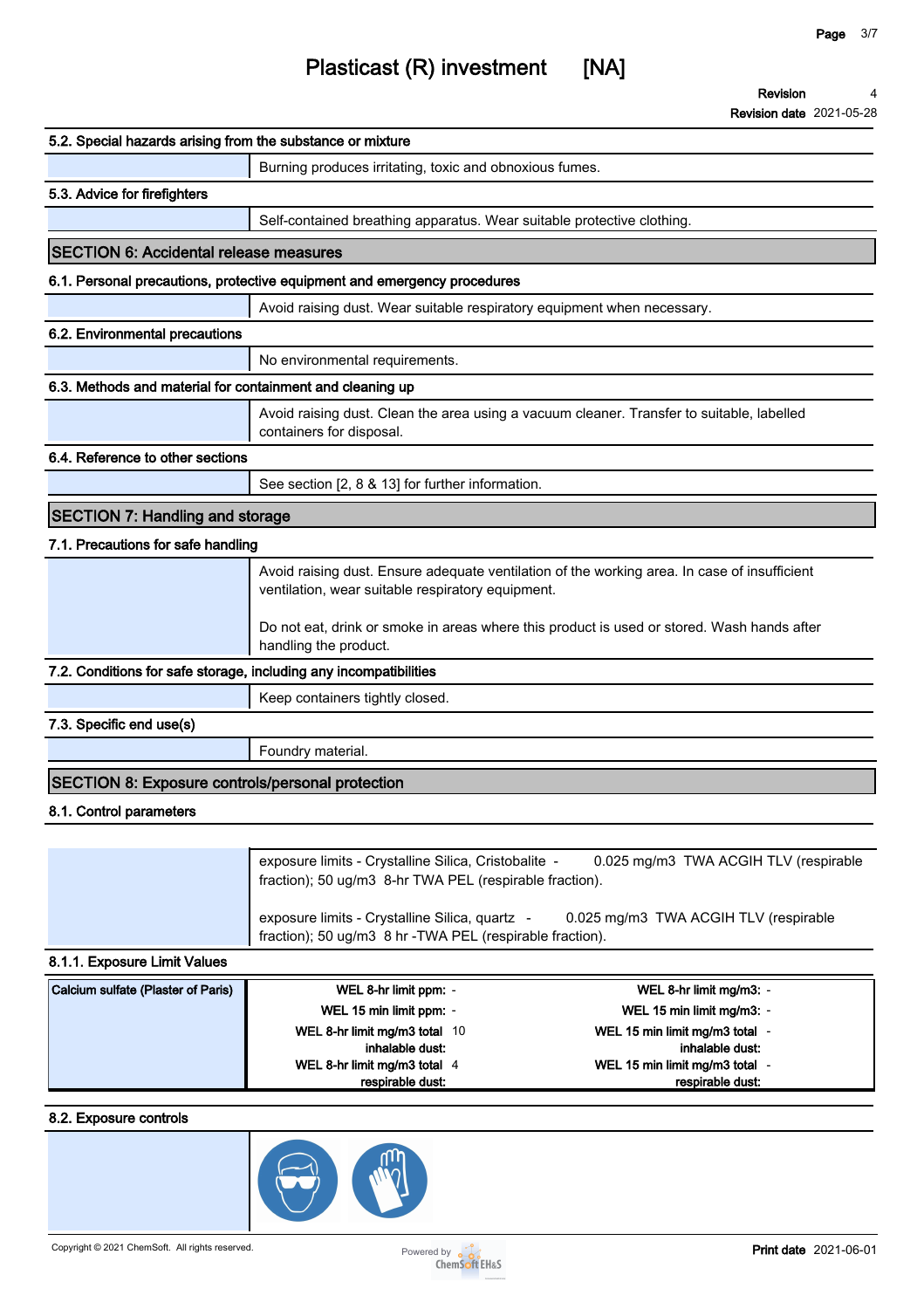## **Plasticast (R) investment [NA]**

**Revision Revision date 2021-05-28 4**

| 8.2. Exposure controls                     |                                                                                       |
|--------------------------------------------|---------------------------------------------------------------------------------------|
| 8.2.1. Appropriate engineering<br>controls | Ensure adequate ventilation of the working area.                                      |
| 8.2.2. Individual protection               | Protective clothing.                                                                  |
| measures                                   |                                                                                       |
| Eye / face protection                      | In case of splashing, wear Approved safety goggles. safety glasses with side-shields. |
| Skin protection -                          | Wear suitable gloves.                                                                 |
| Handprotection                             |                                                                                       |
| <b>Respiratory protection</b>              | Suitable respiratory equipment.                                                       |
| 8.2.3. Environmental exposure              | Not normally required.                                                                |
| controls                                   |                                                                                       |
| Occupational exposure                      | Appropriate local exhaust ventilation is required.                                    |
| controls                                   |                                                                                       |

### **SECTION 9: Physical and chemical properties**

### **9.1. Information on basic physical and chemical properties**

| Appearance                                  | Powder                            |
|---------------------------------------------|-----------------------------------|
|                                             | Colour Off white                  |
| Odour                                       | Slight                            |
| pH                                          | $6 - 8$                           |
|                                             | Melting point   No data available |
|                                             | Freezing Point   Not applicable.  |
| Initial boiling point Not applicable.       |                                   |
|                                             | Flash point   Not applicable.     |
| Evaporation rate   Not applicable.          |                                   |
| Flammability (solid, gas) Not applicable.   |                                   |
| Vapour pressure   Not applicable.           |                                   |
|                                             | Vapour density   Not applicable.  |
| <b>Relative density</b>                     | 2.5                               |
|                                             | Fat Solubility   Not applicable.  |
| Partition coefficient   No data available   |                                   |
| Autoignition temperature   Not applicable.  |                                   |
|                                             | Viscosity   No data available     |
| <b>Explosive properties</b> Not applicable. |                                   |
| <b>Oxidising properties</b> Not applicable. |                                   |
| <b>Solubility</b>                           | Slightly soluble in water         |

### **9.2. Other information**

|                                       | <b>Conductivity</b> No data available |
|---------------------------------------|---------------------------------------|
| Surface tension   No data available   |                                       |
| Gas group Not applicable.             |                                       |
| Benzene Content   Not applicable.     |                                       |
| Lead content Not applicable.          |                                       |
| VOC (Volatile organic Not applicable. |                                       |
| compounds)                            |                                       |

### **SECTION 10: Stability and reactivity**

### **10.1. Reactivity**

**Not applicable.**

### **10.2. Chemical stability**

**Stable under normal conditions.**

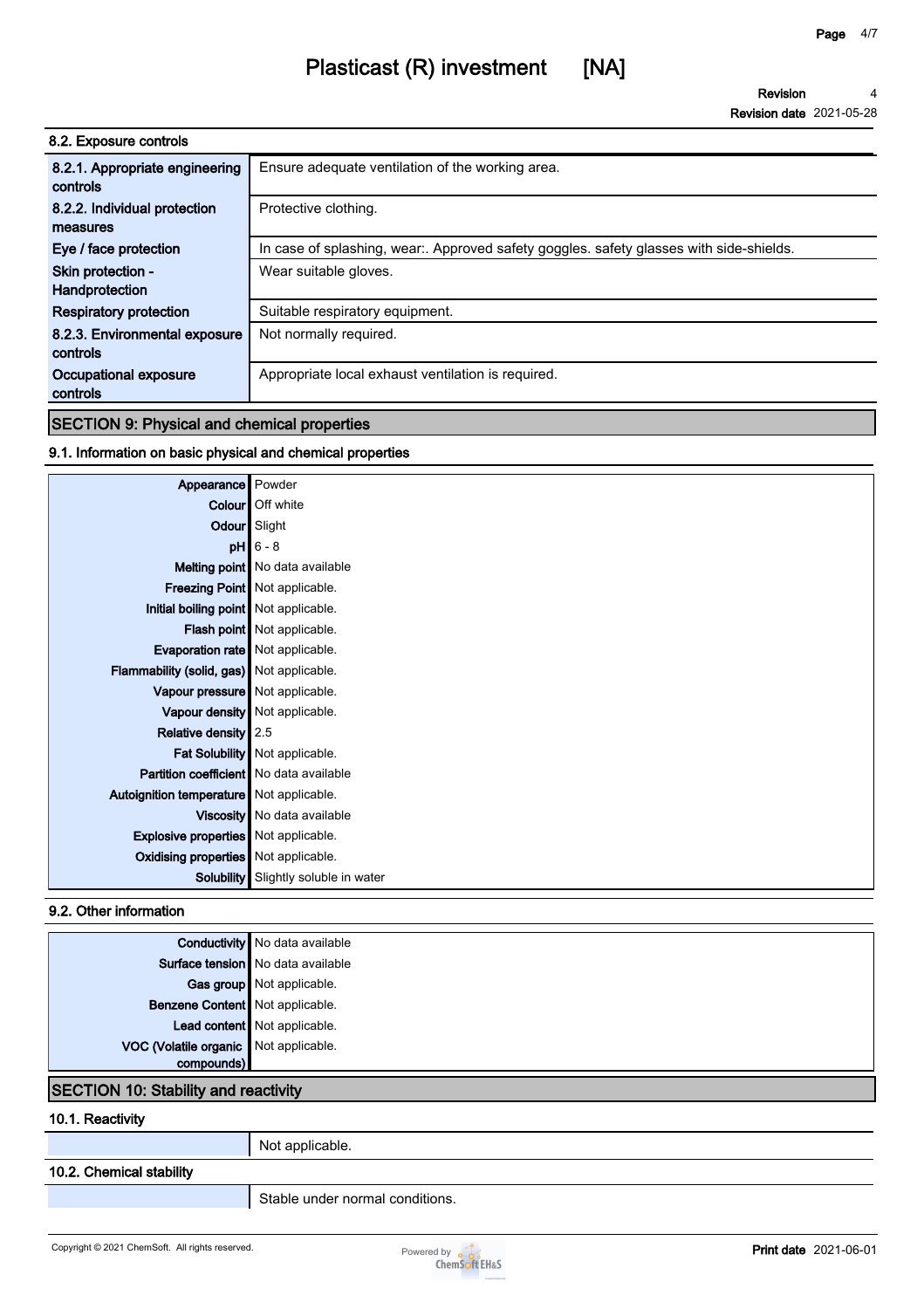**Revision Revision date 2021-05-28 4**

| 10.3. Possibility of hazardous reactions     |                                                                                                                                                                                                                                                                                                                                                                                                                                                                                                                                                                                                                                                                                                                                                                                                                                                                                                                                                                                                                                                                                                                                                                                                                                                                                                                                                                                                                                                                                                                                                                                                                                                     |
|----------------------------------------------|-----------------------------------------------------------------------------------------------------------------------------------------------------------------------------------------------------------------------------------------------------------------------------------------------------------------------------------------------------------------------------------------------------------------------------------------------------------------------------------------------------------------------------------------------------------------------------------------------------------------------------------------------------------------------------------------------------------------------------------------------------------------------------------------------------------------------------------------------------------------------------------------------------------------------------------------------------------------------------------------------------------------------------------------------------------------------------------------------------------------------------------------------------------------------------------------------------------------------------------------------------------------------------------------------------------------------------------------------------------------------------------------------------------------------------------------------------------------------------------------------------------------------------------------------------------------------------------------------------------------------------------------------------|
|                                              | No Significant Hazard.                                                                                                                                                                                                                                                                                                                                                                                                                                                                                                                                                                                                                                                                                                                                                                                                                                                                                                                                                                                                                                                                                                                                                                                                                                                                                                                                                                                                                                                                                                                                                                                                                              |
| 10.4. Conditions to avoid                    |                                                                                                                                                                                                                                                                                                                                                                                                                                                                                                                                                                                                                                                                                                                                                                                                                                                                                                                                                                                                                                                                                                                                                                                                                                                                                                                                                                                                                                                                                                                                                                                                                                                     |
|                                              | Moisture.                                                                                                                                                                                                                                                                                                                                                                                                                                                                                                                                                                                                                                                                                                                                                                                                                                                                                                                                                                                                                                                                                                                                                                                                                                                                                                                                                                                                                                                                                                                                                                                                                                           |
| 10.5. Incompatible materials                 |                                                                                                                                                                                                                                                                                                                                                                                                                                                                                                                                                                                                                                                                                                                                                                                                                                                                                                                                                                                                                                                                                                                                                                                                                                                                                                                                                                                                                                                                                                                                                                                                                                                     |
|                                              | No Significant Hazard.                                                                                                                                                                                                                                                                                                                                                                                                                                                                                                                                                                                                                                                                                                                                                                                                                                                                                                                                                                                                                                                                                                                                                                                                                                                                                                                                                                                                                                                                                                                                                                                                                              |
| 10.6. Hazardous decomposition products       |                                                                                                                                                                                                                                                                                                                                                                                                                                                                                                                                                                                                                                                                                                                                                                                                                                                                                                                                                                                                                                                                                                                                                                                                                                                                                                                                                                                                                                                                                                                                                                                                                                                     |
|                                              | Hazardous Decomposition Products (silica):<br>Crystalline silica will dissolve in hydrofluoric acid<br>and produce silicone tetrafluoride. Reaction with water or acids generates heat.                                                                                                                                                                                                                                                                                                                                                                                                                                                                                                                                                                                                                                                                                                                                                                                                                                                                                                                                                                                                                                                                                                                                                                                                                                                                                                                                                                                                                                                             |
| <b>SECTION 11: Toxicological information</b> |                                                                                                                                                                                                                                                                                                                                                                                                                                                                                                                                                                                                                                                                                                                                                                                                                                                                                                                                                                                                                                                                                                                                                                                                                                                                                                                                                                                                                                                                                                                                                                                                                                                     |
| 11.1. Information on toxicological effects   |                                                                                                                                                                                                                                                                                                                                                                                                                                                                                                                                                                                                                                                                                                                                                                                                                                                                                                                                                                                                                                                                                                                                                                                                                                                                                                                                                                                                                                                                                                                                                                                                                                                     |
| <b>Acute toxicity</b>                        | Based on available data, the classification criteria are not met.                                                                                                                                                                                                                                                                                                                                                                                                                                                                                                                                                                                                                                                                                                                                                                                                                                                                                                                                                                                                                                                                                                                                                                                                                                                                                                                                                                                                                                                                                                                                                                                   |
| Skin corrosion/irritation                    | Prolonged or repeated exposure may cause irritation to skin and mucous membranes.                                                                                                                                                                                                                                                                                                                                                                                                                                                                                                                                                                                                                                                                                                                                                                                                                                                                                                                                                                                                                                                                                                                                                                                                                                                                                                                                                                                                                                                                                                                                                                   |
| Serious eye damage/irritation                | No irritation expected.                                                                                                                                                                                                                                                                                                                                                                                                                                                                                                                                                                                                                                                                                                                                                                                                                                                                                                                                                                                                                                                                                                                                                                                                                                                                                                                                                                                                                                                                                                                                                                                                                             |
| Respiratory or skin<br>sensitisation         | No sensitizaton effects reported.                                                                                                                                                                                                                                                                                                                                                                                                                                                                                                                                                                                                                                                                                                                                                                                                                                                                                                                                                                                                                                                                                                                                                                                                                                                                                                                                                                                                                                                                                                                                                                                                                   |
| Germ cell mutagenicity                       | No mutagenic effects reported.                                                                                                                                                                                                                                                                                                                                                                                                                                                                                                                                                                                                                                                                                                                                                                                                                                                                                                                                                                                                                                                                                                                                                                                                                                                                                                                                                                                                                                                                                                                                                                                                                      |
| Carcinogenicity                              | Known Human Carcinogens (Category 1).                                                                                                                                                                                                                                                                                                                                                                                                                                                                                                                                                                                                                                                                                                                                                                                                                                                                                                                                                                                                                                                                                                                                                                                                                                                                                                                                                                                                                                                                                                                                                                                                               |
| <b>Reproductive toxicity</b>                 | No observed effect level. No observed effect concentration.                                                                                                                                                                                                                                                                                                                                                                                                                                                                                                                                                                                                                                                                                                                                                                                                                                                                                                                                                                                                                                                                                                                                                                                                                                                                                                                                                                                                                                                                                                                                                                                         |
| STOT-single exposure                         | No known adverse health effects.                                                                                                                                                                                                                                                                                                                                                                                                                                                                                                                                                                                                                                                                                                                                                                                                                                                                                                                                                                                                                                                                                                                                                                                                                                                                                                                                                                                                                                                                                                                                                                                                                    |
| STOT-repeated exposure                       | Chronic effects<br>Prolonged inhalation of respirable crystalline silica<br>In 1997, the International Agency for Research on Cancer (IARC) concluded that crystalline silica<br>inhaled from occupational sources can cause lung cancer in humans. However it pointed out that<br>not all industrial circumstances, nor all crystalline silica types, were to be incriminated. (IARC<br>Monographs on the evaluation of the carcinogenic risks of chemicals to humans, Silica, silicates<br>dust and organic fibers, 1997, Vol. 68, IARC, Lyon, France). In June 2003, the European<br>Commission's Scientific Committee for Occupational Exposure Limits (SCOEL) concluded:<br>"that the main effect in humans of the inhalation of respirable crystalline silica is silicosis. There is<br>sufficient information to conclude that the relative lung cancer risk is increased in persons with<br>silicosis (and apparently, not in employees without silicosis exposed to silica dust in quarries and<br>in the ceramic industry). Therefore, preventing the onset of silicosis will also reduce the cancer<br>risk. Since a clear threshold for silicosis development cannot be identified, any reduction of<br>exposure will reduce the risk of silicosis."<br>(SCOEL SUM Doc 94-final on respirable crystalline silica, June 2003)<br>There is a body of evidence supporting the fact that increased cancer risk would be limited to<br>people already suffering from silicosis. Worker protection against silicosis should be assured by<br>respecting the existing regulatory occupational exposure limits and implementing additional risk |
| <b>Aspiration hazard</b>                     | management measures where required (see Section 16).<br>No Significant Hazard.                                                                                                                                                                                                                                                                                                                                                                                                                                                                                                                                                                                                                                                                                                                                                                                                                                                                                                                                                                                                                                                                                                                                                                                                                                                                                                                                                                                                                                                                                                                                                                      |
| Repeated or prolonged<br>exposure            | Inhalation may cause coughing, tightness of the chest and irritation of the respiratory system.                                                                                                                                                                                                                                                                                                                                                                                                                                                                                                                                                                                                                                                                                                                                                                                                                                                                                                                                                                                                                                                                                                                                                                                                                                                                                                                                                                                                                                                                                                                                                     |
| 11.1.4. Toxicological Information            |                                                                                                                                                                                                                                                                                                                                                                                                                                                                                                                                                                                                                                                                                                                                                                                                                                                                                                                                                                                                                                                                                                                                                                                                                                                                                                                                                                                                                                                                                                                                                                                                                                                     |
|                                              | No data available                                                                                                                                                                                                                                                                                                                                                                                                                                                                                                                                                                                                                                                                                                                                                                                                                                                                                                                                                                                                                                                                                                                                                                                                                                                                                                                                                                                                                                                                                                                                                                                                                                   |
|                                              |                                                                                                                                                                                                                                                                                                                                                                                                                                                                                                                                                                                                                                                                                                                                                                                                                                                                                                                                                                                                                                                                                                                                                                                                                                                                                                                                                                                                                                                                                                                                                                                                                                                     |

### **SECTION 12: Ecological information**

**12.1. Toxicity**

**No data available**

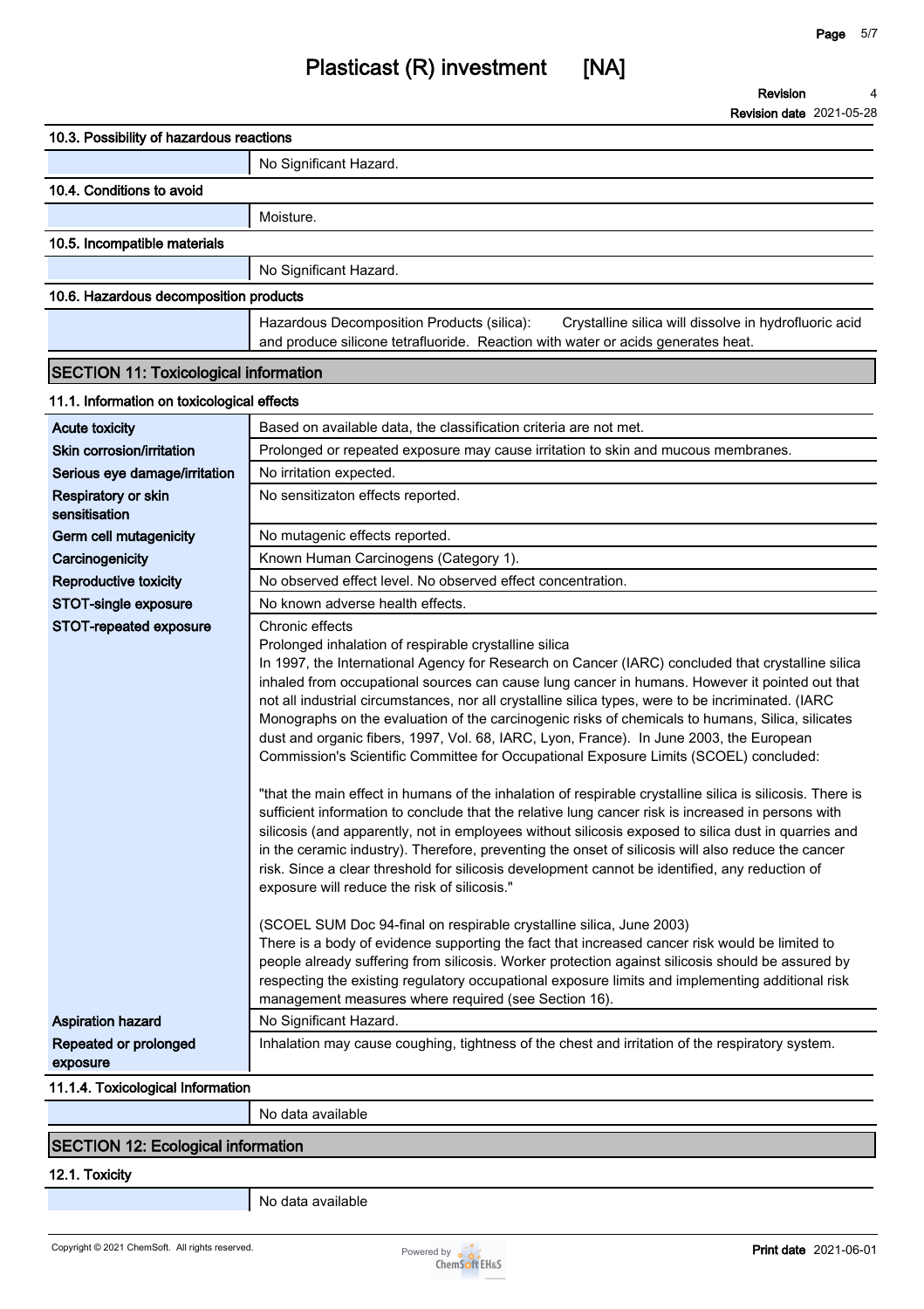**Revision**

**Page 6/7**

**Revision date 2021-05-28**

**4**

| 12.2. Persistence and degradability        |                                                                                                      |  |  |
|--------------------------------------------|------------------------------------------------------------------------------------------------------|--|--|
|                                            | No data is available on this product.                                                                |  |  |
| 12.3. Bioaccumulative potential            |                                                                                                      |  |  |
|                                            |                                                                                                      |  |  |
|                                            | Does not bioaccumulate.                                                                              |  |  |
| <b>Partition coefficient</b>               |                                                                                                      |  |  |
|                                            | Plasticast (R) investment<br>[NA] No data available                                                  |  |  |
| 12.4. Mobility in soil                     |                                                                                                      |  |  |
|                                            | Not determined.                                                                                      |  |  |
| 12.5. Results of PBT and vPvB assessment   |                                                                                                      |  |  |
|                                            | Not determined.                                                                                      |  |  |
| 12.6. Other adverse effects                |                                                                                                      |  |  |
|                                            | Not applicable.                                                                                      |  |  |
| <b>SECTION 13: Disposal considerations</b> |                                                                                                      |  |  |
| 13.1. Waste treatment methods              |                                                                                                      |  |  |
|                                            | Dispose of in compliance with all. local and national regulations.                                   |  |  |
| Disposal methods                           |                                                                                                      |  |  |
|                                            | Contact a licensed waste disposal company.                                                           |  |  |
| Disposal of packaging                      |                                                                                                      |  |  |
|                                            | Empty containers can be sent for disposal or recycling.                                              |  |  |
| <b>SECTION 14: Transport information</b>   |                                                                                                      |  |  |
| 14.1. UN number                            |                                                                                                      |  |  |
|                                            | The product is not classified as dangerous for carriage.                                             |  |  |
| 14.2. UN proper shipping name              |                                                                                                      |  |  |
|                                            | The product is not classified as dangerous for carriage.                                             |  |  |
| 14.3. Transport hazard class(es)           |                                                                                                      |  |  |
|                                            | The product is not classified as dangerous for carriage.                                             |  |  |
| 14.4. Packing group                        |                                                                                                      |  |  |
|                                            | The product is not classified as dangerous for carriage.                                             |  |  |
| 14.5. Environmental hazards                |                                                                                                      |  |  |
|                                            | The product is not classified as dangerous for carriage.                                             |  |  |
| 14.6. Special precautions for user         |                                                                                                      |  |  |
|                                            | The product is not classified as dangerous for carriage.                                             |  |  |
|                                            | 14.7. Transport in bulk according to Annex II of MARPOL 73/78 and the IBC Code                       |  |  |
|                                            | The product is not classified as dangerous for carriage.                                             |  |  |
| <b>Further information</b>                 |                                                                                                      |  |  |
|                                            | The product is not classified as dangerous for carriage.                                             |  |  |
| <b>SECTION 15: Regulatory information</b>  |                                                                                                      |  |  |
|                                            | 15.1. Safety, health and environmental regulations/legislation specific for the substance or mixture |  |  |

**Regulations U.S. FEDERAL REGULATIONS: Plasticast ® investment CERCLA 103 Reportable Quantity: is not subject to CERCLA reporting requirements. Many states have more stringent release reporting**